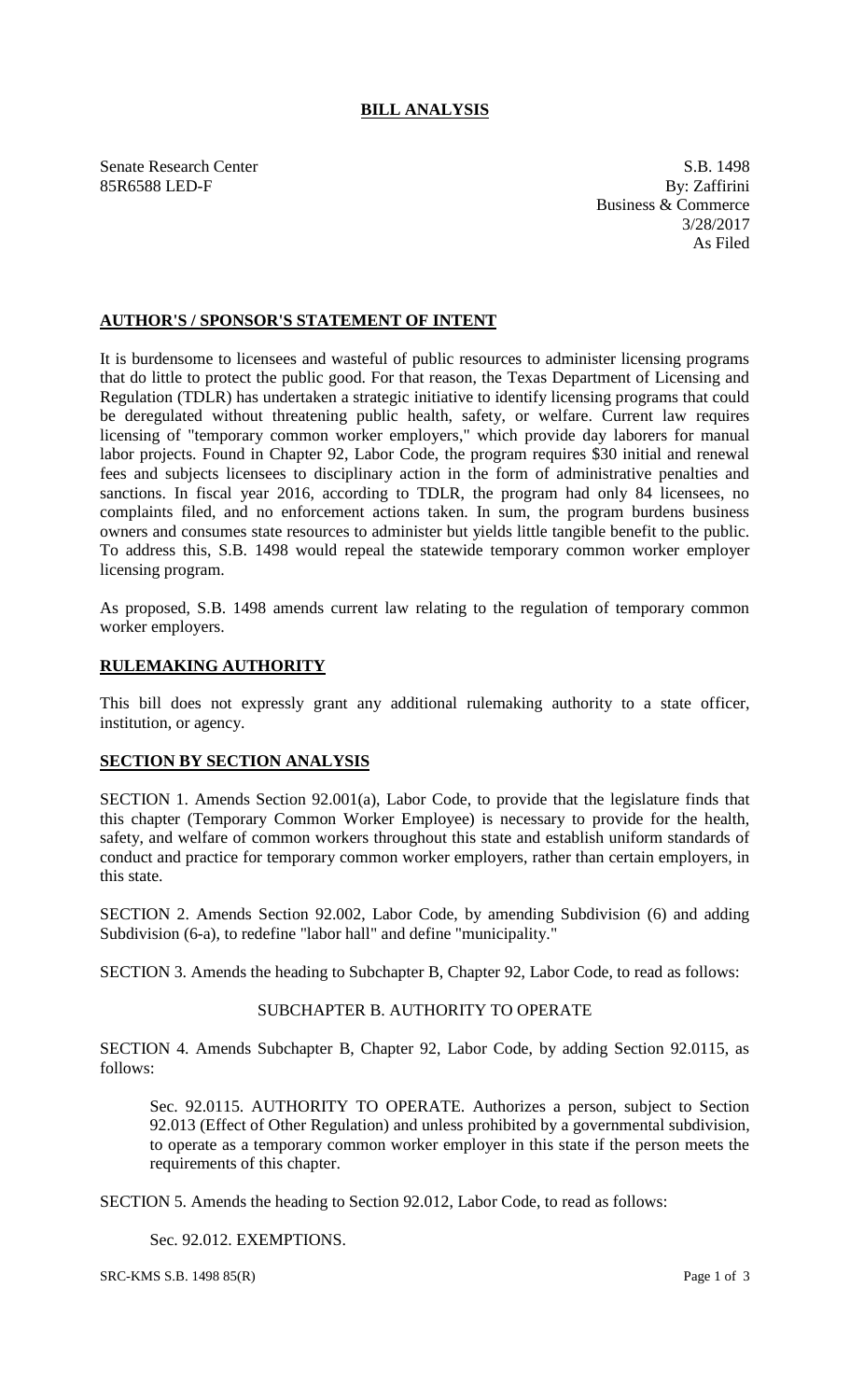SECTION 6. Amends Section 92.013(b), Labor Code, to authorize a municipality with a population greater than one million to establish municipal requirements, rather than municipal licensing requirements, that impose stricter standards of conduct and practice than those imposed under Subchapter C.

SECTION 7. Amends the heading to Subchapter C, Chapter 92, Labor Code, to read as follows:

# SUBCHAPTER C. STANDARDS OF CONDUCT AND PRACTICE

SECTION 8. Amends Section 92.021, Labor Code, as follows:

Sec. 92.021. New heading: POWERS AND DUTIES OF EMPLOYER. (a) Changes references to license holder to temporary common worker employer.

(b) Authorizes a temporary common worker employer to hire, reassign, control, direct, and discharge the employees of the temporary common worker employer. Makes conforming changes.

SECTION 9. Amends Section 92.022, Labor Code, as follows:

Sec. 92.022. REQUIRED RECORDS; CONFIDENTIALITY. (a) Requires each temporary common worker employer to maintain and make available to a governmental subdivision, rather than to a representative of the Texas Department of Licensing and Regulation (TDLR), records that show for each common worker provided by the temporary common worker employer to a user of common workers certain information. Makes conforming changes.

(b) Makes conforming changes.

(c) Provides that information received by the governmental subdivision, rather than the Texas Commission of Licensing and Regulation (TCLR) or TDLR, under this section is privileged and confidential and is for the exclusive use of the governmental subdivision, rather than TCLR or TDLR.

SECTION 10. Amends Section 92.023(b), Labor Code, as follows:

(b) Changes references to license holder to temporary common worker employer. Requires each temporary common worker employer to post in a conspicuous place in the premises, rather than licensed premises, on which the temporary common worker employer operates a notice of any charge permitted under this chapter that the temporary common worker employer may assess against a common worker for equipment, tools, transportation, or other work-related services. Makes a nonsubstantive change.

SECTION 11. Amends Section 92.024, Labor Code, as follows:

Sec. 92.024. LABOR HALL REQUIREMENTS. Changes references to license holder to temporary common worker employer. Requires a temporary common worker employer that operates a labor hall as part of a premises on which the temporary common worker employer operates to provide adequate facilities for a worker waiting for a job assignment. Makes a conforming change.

SECTION 12. Amends Section 92.025, Labor Code, as follows:

Sec. 92.025. CERTAIN CHARGES AND DEDUCTIONS PROHIBITED. (a) Prohibits a temporary common worker employer, rather than license holder, from charging a common worker for certain items.